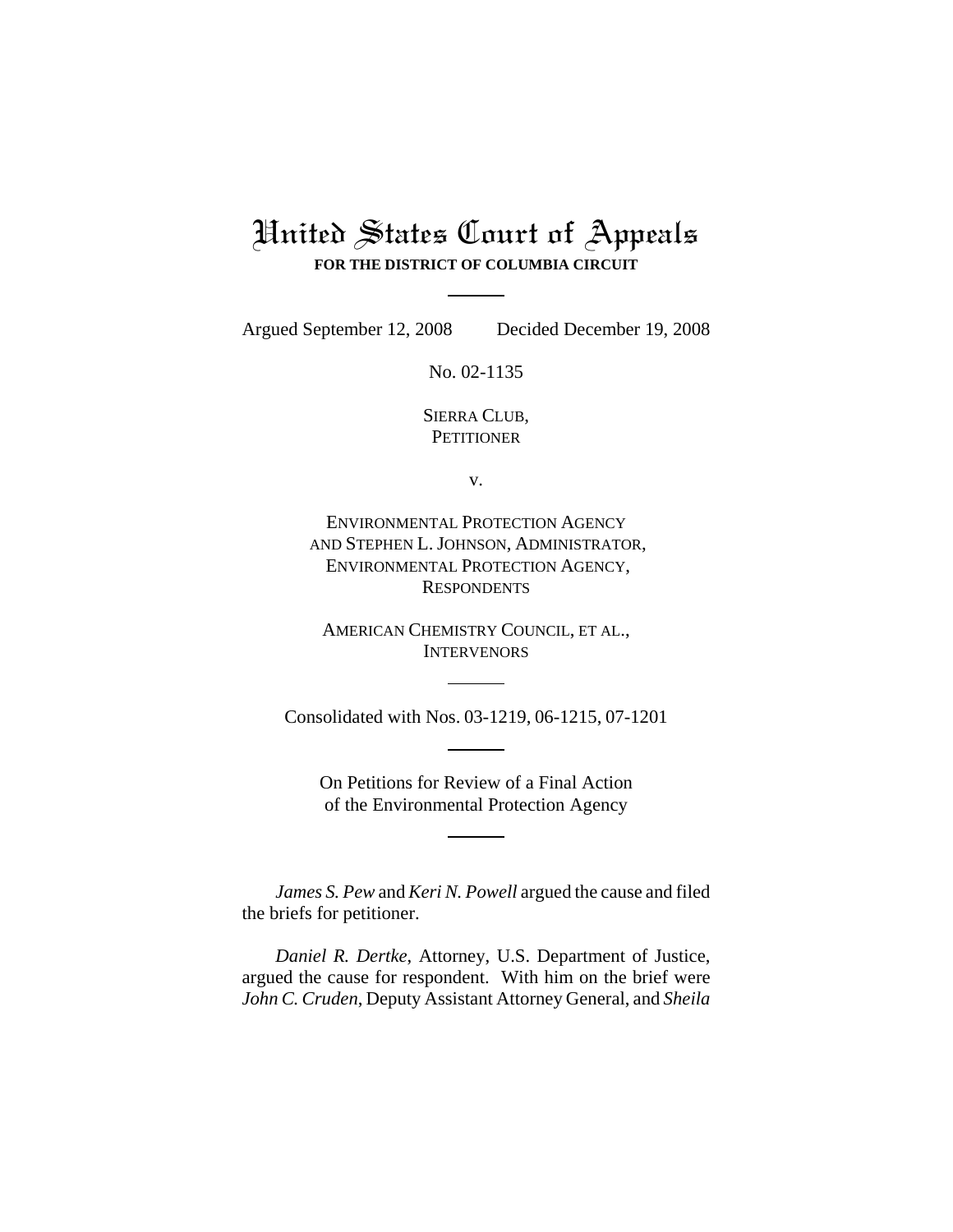*Igoe*, Counsel, U.S. Environmental Protection Agency.

*Leslie S. Ritts, Charles H. Knauss*, *Sandra P. Franco*, *Lorane F. Hebert*, *Leslie A. Hulse*, *Susan T. Conti*, *John P. Wagner*, *William H. Lewis Jr.*, *Thomas J. Graves*, *Richard S. Wasserstrom*, and *Maurice H. McBride* were on the brief for intervenors in support of respondent. *Sam Kalen*, *Michael A. McCord*, *Jeffrey C. Nelson*, *Richard A. Penna*, *Michael B. Wigmore*, *David F. Zoll* entered appearances.

Before: ROGERS, TATEL, *Circuit Judges*, and RANDOLPH, *Senior Circuit Judge*.

Opinion for the Court by *Circuit Judge* ROGERS.

Dissenting opinion by *Senior Circuit Judge* RANDOLPH.

ROGERS, *Circuit Judge*: Petitioners challenge the final rules promulgated by the Environmental Protection Agency exempting major sources of air pollution from normal emission standards during periods of startups, shutdowns, and malfunctions ("SSM") and imposing alternative, and arguably less onerous requirements in their place.<sup>1</sup> Because the general duty that applies during SSM events is inconsistent with the plain text of section 112 of the Clean Air Act ("CAA"), even accepting that "continuous" for purposes of the definition of "emission standards" under CAA section 302(k) does not mean unchanging, the SSM exemption violates the CAA's requirement that some section 112 standard apply continuously. Accordingly, we grant the petitions and vacate the SSM exemption.

<sup>1 40</sup> C.F.R. §  $63.6(e)(1)(i)$ ;,  $(f)(1)$ , and  $(h)(1)$ .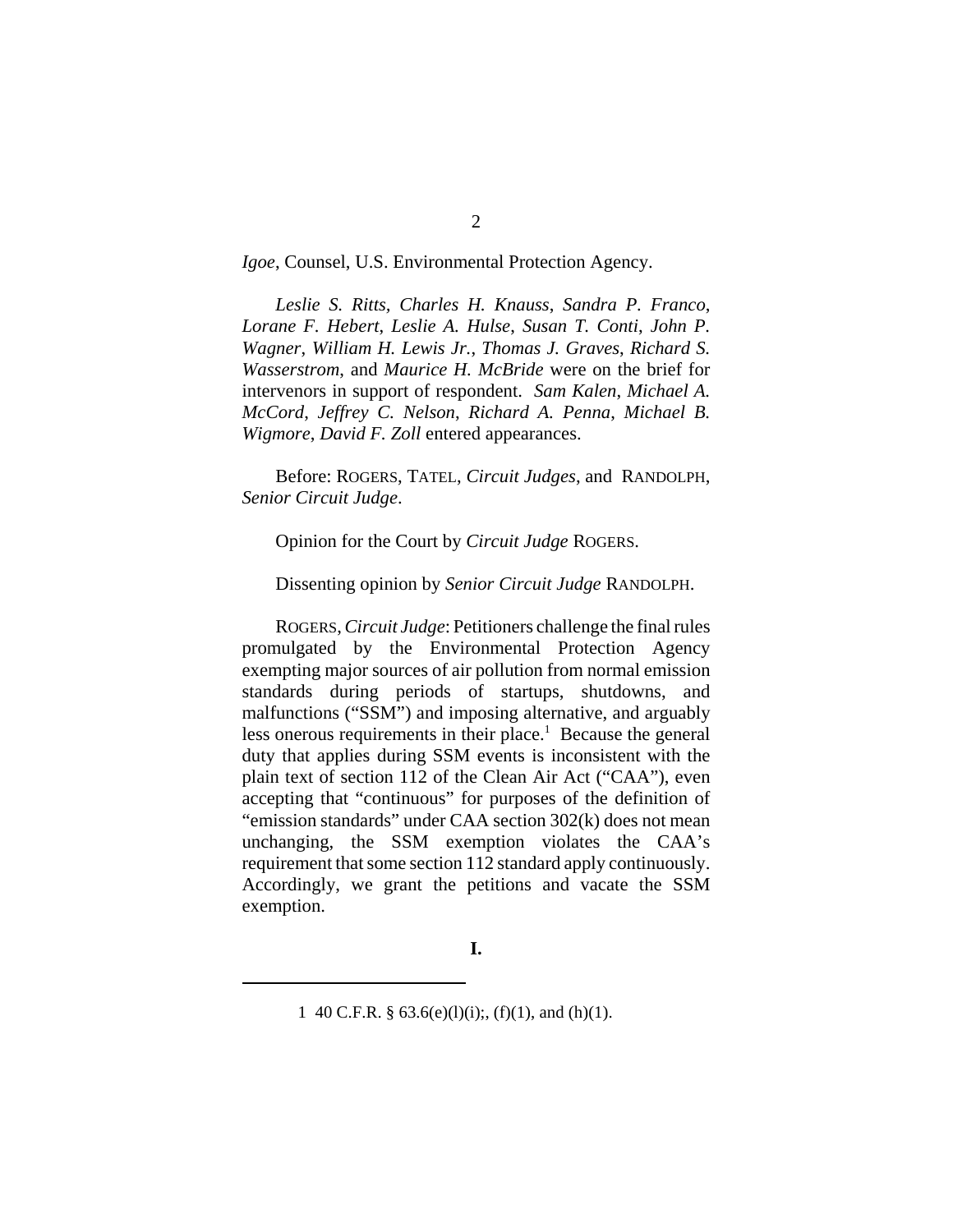CAA section 112 designates over one hundred pollutants as "hazardous," 42 U.S.C.  $\frac{8}{9}$  7412(b)(1), and directs the Administrator of EPA to list all categories of "major sources" of hazardous air pollutants ("HAPs"), *id.* § 7412(c)(1), and to establish for each "emissions standards" requiring "the maximum degree of reduction in emissions," *id.* § 7412(d)(2). These controls are referred to as maximum achievable control technology ("MACT") standards. *See Natural Resources Def. Council v. EPA*, 489 F.3d 1364, 1368 (D.C. Cir. 2007). Section 112 also sets a "MACT floor," *id.*, requiring that standards "shall not be less stringent than the emission control that is achieved in practice by the best controlled similar source," 42 U.S.C. § 7412(d)(3). After eight years, under section 112(f), EPA is to revisit and potentially revise the emissions standards for each source category to ensure that they "provide an ample margin of safety to protect public health," *id.* § 7412(f)(2)(A). "Emission standard" is defined in section 302(k) as "a requirement established by the State or the Administrator which limits the quantity, rate, or concentration of emissions of air pollutants on a continuous basis, including any requirement relating to the operation or maintenance of a source to assure continuous emission reduction, and any design, equipment, work practice or operational standard promulgated under this chapter." 42 U.S.C. § 7602(k).

In addition to revising section 112, the 1990 Amendments also added Title V, which establishes a permit program to better monitor compliance with emissions standards. "Each permit . . . shall include enforceable emission limitations and standards, a schedule of compliance, . . . and such other conditions as are necessary to assure compliance with applicable requirements of this chapter." *Id.* § 7661c(a). Sources are required to certify that they are in compliance with the applicable requirements of the permit "and to promptly report any deviations from permit requirements to the permitting authority." *Id.* § 7661b(b)(2).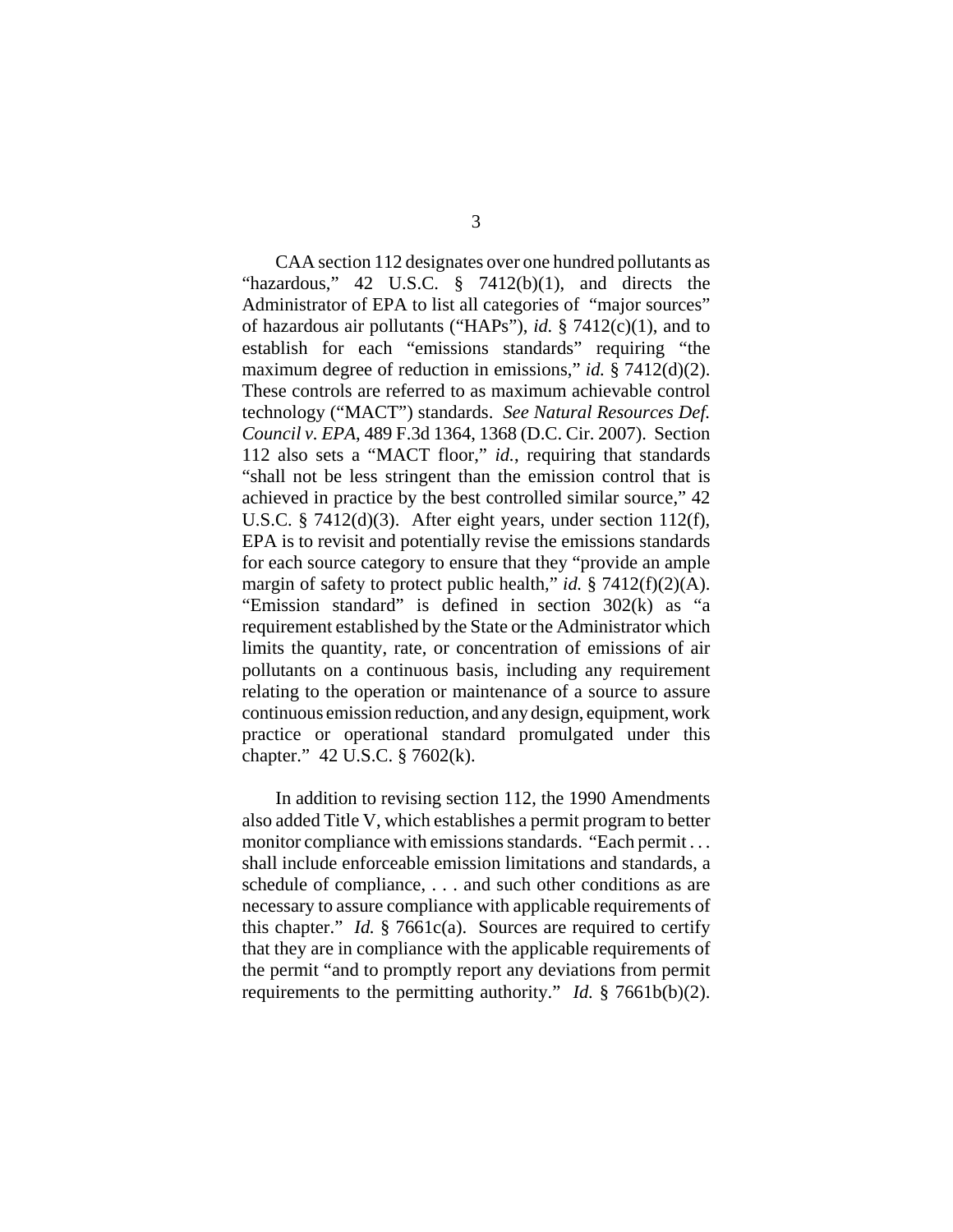Title V further creates a "permit shield" for sources, ensuring that compliance with the permit is "deemed compliance with other applicable provisions" of the CAA. *Id.* § 7661c(f). "Any permit application, compliance plan, permit, and monitoring or compliance report" under Title V must be "ma[d]e available to the public." *Id.* § 7661a(b)(8).

In the 1970s EPA had determined that excess emissions during SSM periods are not considered violations of CAA emissions standards under section  $111<sup>2</sup>$  Although sources were "exempt[ed] from compliance with numerical emissions limits" during SSM events, 42 Fed. Reg. 57,125, EPA required that "[a]t all times, including periods of [SSM], owners and operators shall, to the extent practicable, maintain and operate any affected facility including associated air pollution control equipment in a manner consistent with good air pollution control practice for minimizing emissions," 40 C.F.R. § 60.11(d). EPA refers to sources' obligation to minimize emissions to the greatest extent possible as the "general duty" standard. *See, e.g.*, 70 Fed. Reg. 43,992, 43,993 (July 29, 2005).

In 1994, EPA adopted the SSM exemption for section 112. *National Emission Standards for* [*HAPs*] *for Source Categories: General Provisions*, 59 Fed. Reg. 12,408 (Mar. 16, 1994) ("1994 Rule"). $3$  Each source was thus exempted from the numerical

3 "The General Provisions have the legal force and effect of standards, and they may be enforced independently of relevant

<sup>2</sup> *Standards of Performance for New Stationary Sources*, 42 Fed. Reg. 57,125 (Nov. 1, 1977); *see*, *e.g.*, 51 Fed. Reg. 27,956, 27,970 (Aug. 4, 1986). Section 111 left to the Administrator's discretion the establishment of emissions standards for pollutants from sources while section 112 mandated the establishment of emissions standards for over 100 HAPs. *See New Jersey v. EPA*, 517 F.3d 574, 580 n.1 (D.C. Cir. 2008).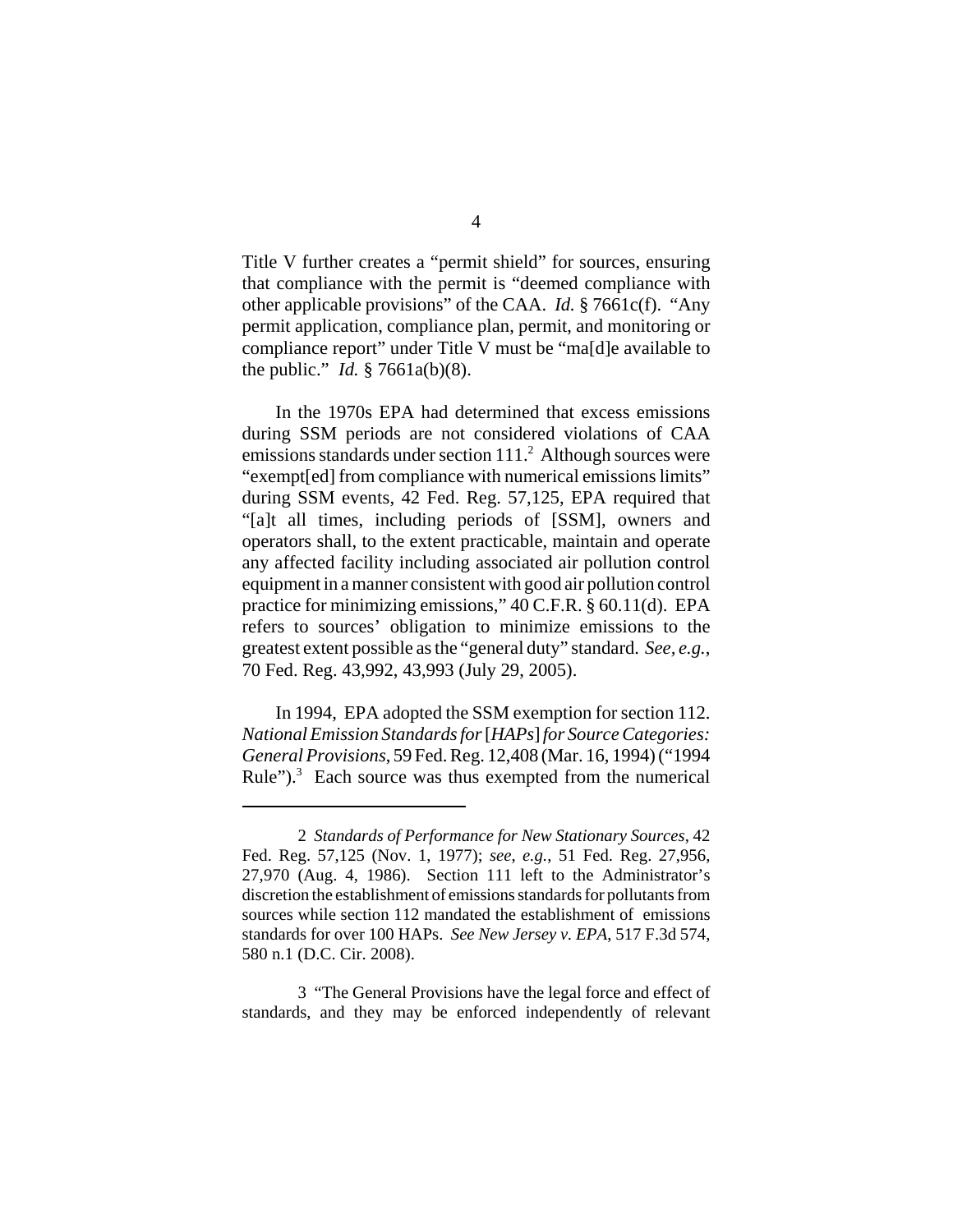limits set for emission control pursuant to section 112 and only the general duty would apply. However, in order to avoid a blanket exemption, EPA required each source to develop and implement an SSM plan. "The purpose of the plan [was] for the source to demonstrate how it will do its reasonable best to maintain compliance with the standards, even during [SSMs]." *Id.* at 12,423. Each SSM plan was to "describe[], in detail, procedures for operating and maintaining the source during periods of [SSM] and a program of corrective action for malfunctioning process and air pollution control equipment used to comply with the relevant standard." *Id*. at 12,439. The EPA Administrator could require changes to the SSM plan if it was inadequate. *Id*. at 12,440. The plan was incorporated by reference into the source's Title V permit, 59 Fed. Reg. at 12,439, and thereby subject to prior approval by the State permitting authority, 58 Fed. Reg. 42,760, 42,768 (Aug. 11, 1993). Under the CAA, the SSM plan was to be made publicly available, 42 U.S.C. § 7661a(b)(8), and served as a safe harbor during SSM events, *id*. § 7661c(f).

In 2002, EPA removed the requirement that a source's Title V permit incorporate the SSM plan, and instead determined that a source's Title V permit must simply require the source to adopt an SSM plan and to abide by it.<sup>4</sup> Because the SSM plan was no longer itself part of the permit and could be revised

standards." 59 Fed. Reg. at 12,408. The requirements of the General Provisions are superceded by any category-specific standard. *See id.* at 12,409.

<sup>4</sup> *National Emission Standards for Hazardous Air Pollutants for Source Categories: General Provisions; and Requirements for Control Technology Determinations for Major Sources in Accordance with Clean Air Act Sections, Sections 112(g) and 112(j)*, 67 Fed. Reg. 16,582 (Apr. 5, 2002) ("2002 Rule").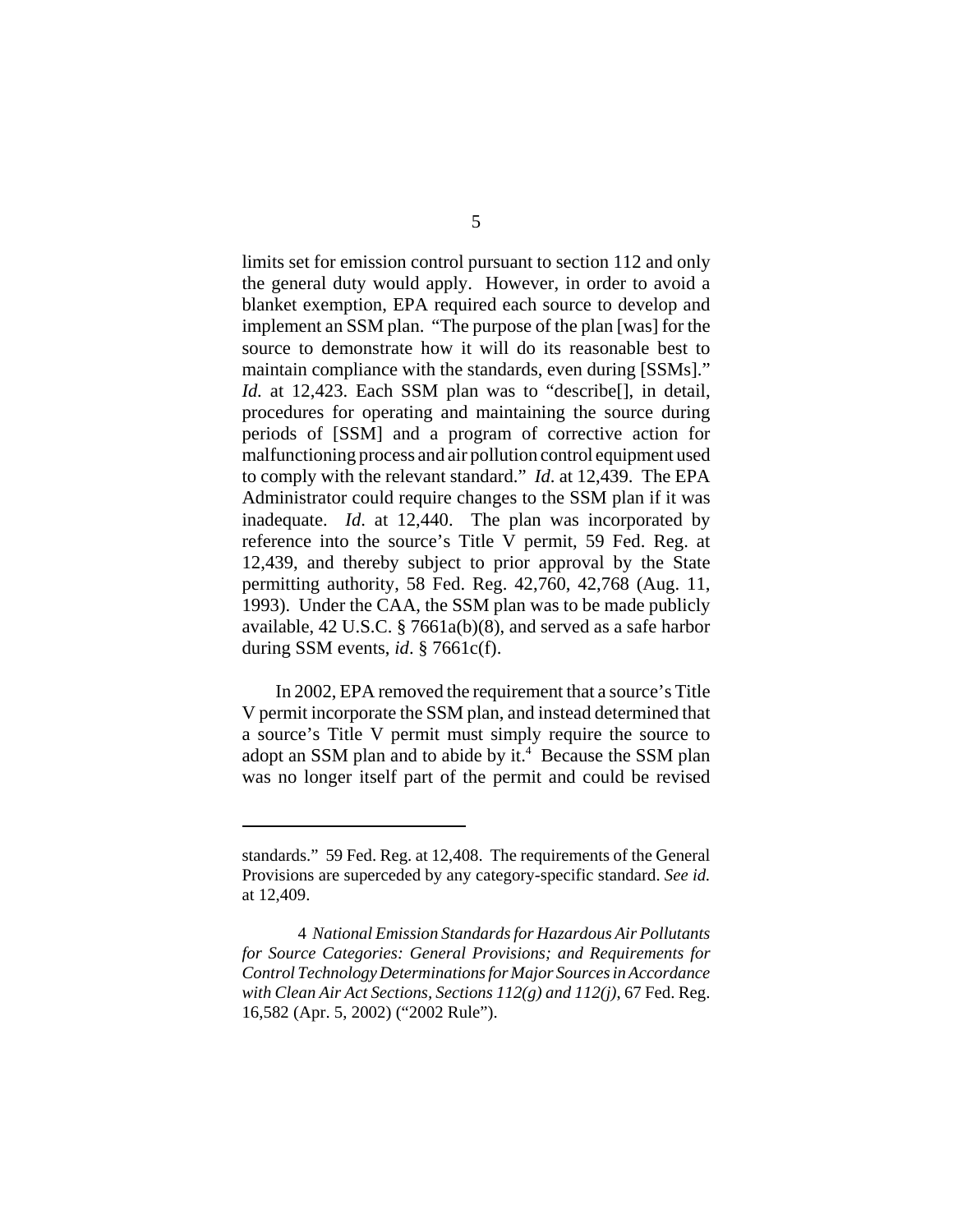without formal revision of the permit, it was no longer subject to prior approval, and was no longer eligible for the permit shield. *Id.* Additionally, "to minimize the unnecessary production of the SSM plan," 66 Fed. Reg. 16,318, 16,326 (Mar. 23, 2001), the SSM plan was to be made publicly available only upon request. *Id.* The Sierra Club sought reconsideration and filed a petition for review of the 2002 Rule, and as part of a settlement agreement, EPA proposed "modest" changes to the SSM plan regulations, 67 Fed. Reg. 72,875, 72,879 (Dec. 9, 2002), namely that sources must submit their SSM plans to the permitting authority along with their Title V permit applications.

In the final rule adopted in 2003, however, EPA "decided instead to adopt a less burdensome approach,"<sup>5</sup> requiring members of the public to make a "specific and reasonable request" of the permitting authority to request the SSM plan from the source. 68 Fed. Reg. at 32,591. The Sierra Club challenged the 2003 Rule in a new petition for review, which was consolidated with its previous challenge. The Natural Resources Defense Council ("NRDC") also filed a petition for reconsideration on the ground that any limitation on the public availability of the SSM plans was unlawful. EPA agreed to take comment on the new SSM provisions, and the consolidated cases were held in abeyance pending reconsideration.

In 2006, EPA retracted the requirement that sources

<sup>5</sup> *National Emission Standards for Hazardous Air Pollutants for Source Categories: General Provisions; and Requirements for Control Technology Determinations for Major Sources in Accordance with Clean Air Act Sections, Sections 112(g) and 112(j)*, 68 Fed. Reg. 32,586, 32,591 (May 30, 2003) ("2003 Rule")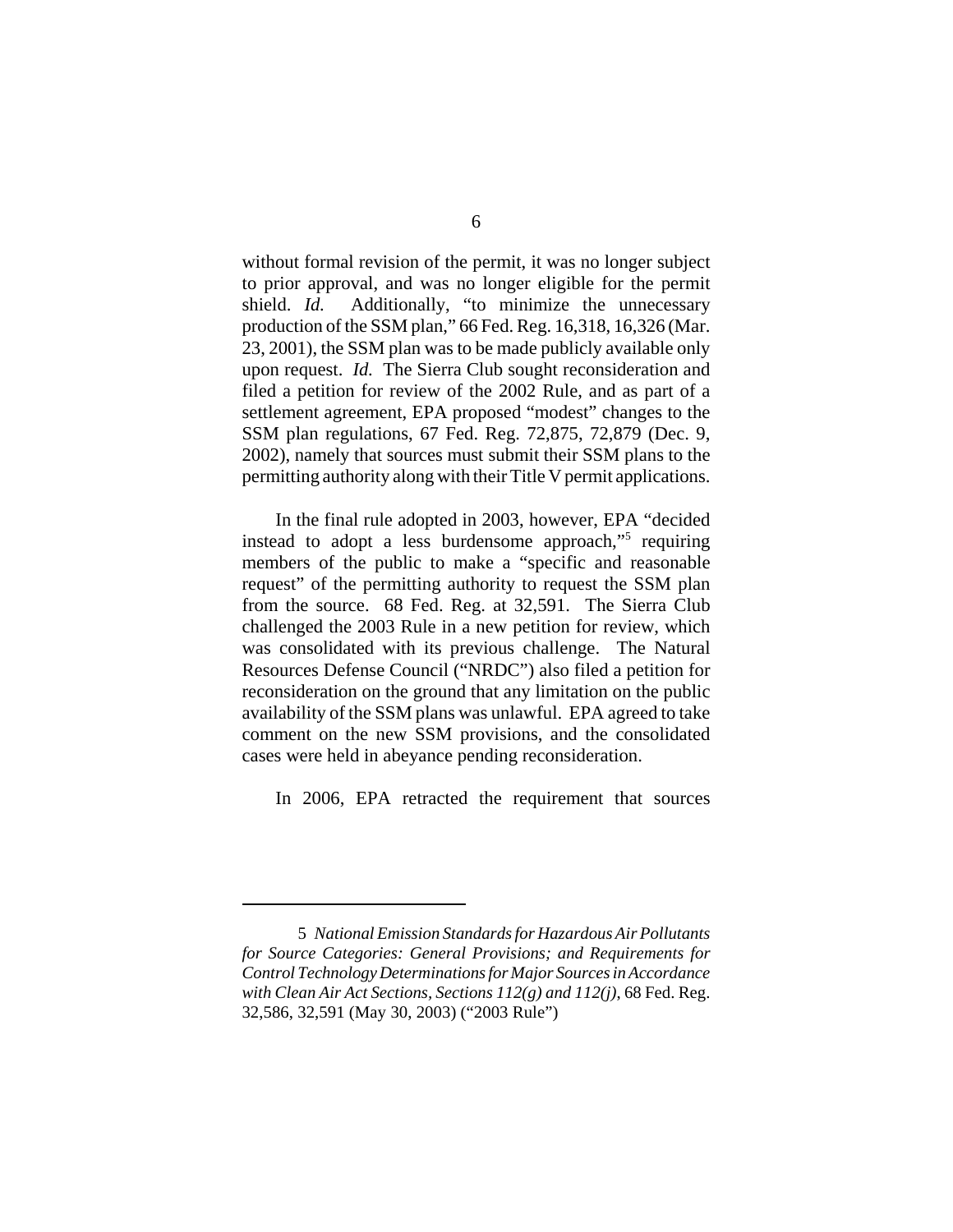implement their SSM plans during SSM periods.<sup>6</sup> According to EPA, "[t]his is consistent with the concept that the plan specifics are not applicable requirements [under Title V] and thus cannot be required to be followed. Nonetheless, the general duty to minimize emissions remains intact and is the applicable requirement." 70 Fed. Reg. 43,992, 43,994 (Jul. 29, 2005). Post-event reporting requirements provided that sources must describe what actions were taken to minimize emissions "any time there is an exceedance of an emission limit . . . and thus a possibility that the general duty requirement was violated." 71 Fed. Reg. at 20,448. EPA clarified that reporting and recordkeeping is only required when a start up or shut down caused the applicable emission standard to be exceeded, and "for any occurrence of malfunction which also includes potential exceedances." *Id.* at 20,447. EPA also eliminated the requirement that the Administrator obtain a copy of a source's SSM plan upon request from a member of the public and determined that the public may only access those SSM plans obtained by a permitting authority. The permitting authorities, in turn, "still have the discretion to obtain plans requested by the public, but will not be required to do so." *Id*.

Petitioners<sup>7</sup> now contend that the exemption from

<sup>6</sup> *National Emission Standards for Hazardous Air Pollutants: General Provisions*, 71 Fed. Reg. 20,446, 20,447 (Apr. 20, 2006) ("2006 Rule").

<sup>7</sup> The Coalition for a Safe Environment ("CFASE") petitioned for reconsideration of EPA's conclusion that a source's "Title V permit will assure its compliance with the general duty to minimize emissions during [SSM] events merely by requiring the facility to file a report *after* such an event." CFASE, Comment Letter, Petition for Reconsideration of "National Emission Standards for Hazardous Air Pollutants: General Provisions," 71 Fed. Reg. 20,446 (June 19, 2006). EPA denied reconsideration, 72 Fed. Reg. 19,385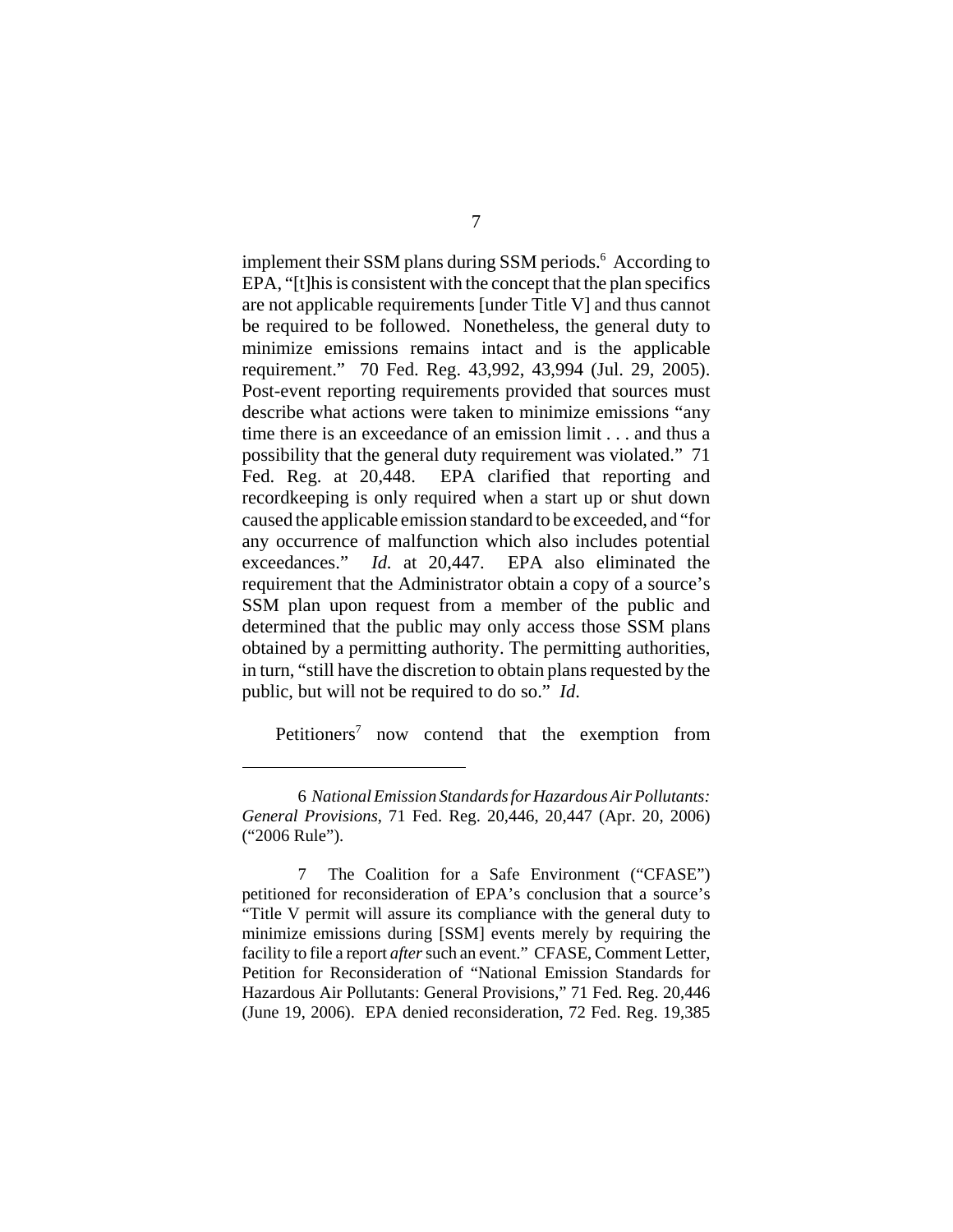compliance with emissions standards during SSM events is both unlawful and arbitrary, and that the 2002, 2003, and 2006 rules unlawfully and arbitrarily fail to "assure compliance" with "applicable requirements" under Title V. Upon determining that we have jurisdiction, we turn to petitioners' challenges to the rules.

## **II.**

The CAA provides that "[a]ny petition for review under this subsection shall be filed within sixty days from the date notice of such promulgation, approval, or action appears in the Federal Register." 42 U.S.C. § 7607(b)(1). EPA maintains that petitioners have waived their challenge to the SSM exemption by not challenging the 1994 Rule articulating that the general duty standard replaces section 112 emissions standards during SSM events. Petitioners, noting that "EPA received repeated comments on the illegality of its SSM exemption in the course of its rulemaking -- which covered more than six years, generated three separate proposals and necessitated three petitions for reconsideration," Petrs. Br. 29, respond that "rulemakings that significantly change the context for a regulatory provision can re-open it for comment, even if an agency does not change the provision itself," *id*., and that this is what happened here.

Under the reopening doctrine, the time for seeking review starts anew where the agency reopens an issue "by holding out the unchanged section as a proposed regulation, offering an explanation for its language, soliciting comments on its substance, and responding to the comments in promulgating the

<sup>(</sup>Apr. 18, 2007), and CFASE petitioned for review. This petition along with the other challenges to the 2006 Rule were consolidated with the previous petitions for review.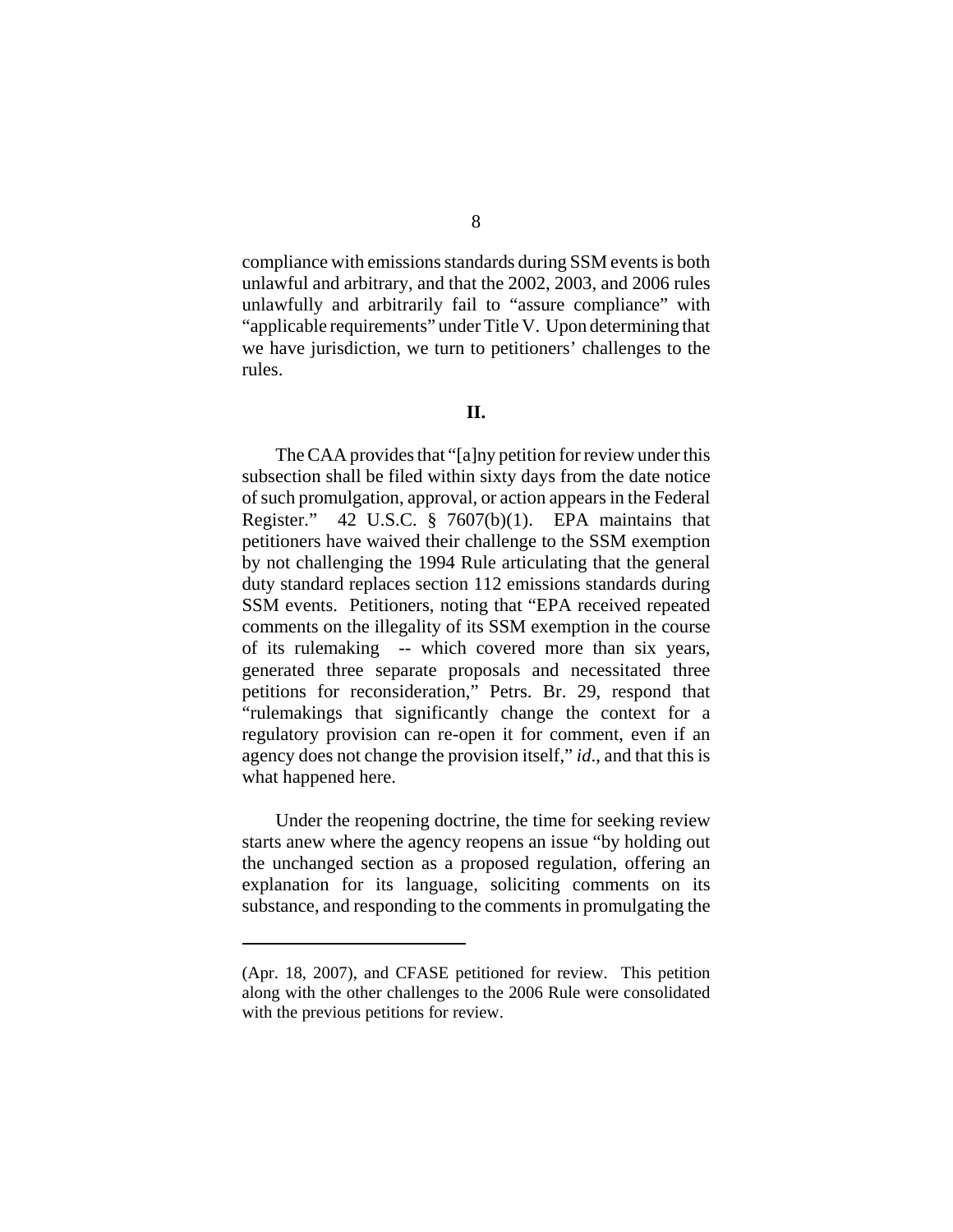regulation in its final form." *Am. Iron & Steel Inst. v. EPA*, 886 F.2d 390, 397 (D.C. Cir. 1989); *see P&V Enters. v. U.S. Army Corps of Eng'rs.*, 516 F.3d 1021, 1023-24 (D.C. Cir. 2008); *Ohio v. EPA*, 838 F.2d 1325, 1328 (D.C. Cir. 1988). In its 2003 rulemaking, EPA discussed revisions to its SSM plan requirements, but asserted that "[n]othing in these revisions is intended . . . to change the general principle that compliance with a MACT standard is not mandatory during periods of [SSM]." 67 Fed. Reg. at 72,880. In response to Sierra Club's comments questioning the legality of the SSM exemption, EPA stated: "We believe that we have discretion to make reasonable distinctions concerning those particular activities to which the emission limitations in a MACT standard apply, and we, therefore, disagree with the legal position taken by the Sierra Club." 2003 Rule, 68 Fed. Reg. at 32,590. However, "when the agency merely responds to an unsolicited comment by reaffirming its prior position, that response does not create a new opportunity for review. Nor does an agency reopen an issue by responding to a comment that addresses a settled aspect of some matter, even if the agency had solicited comments on unsettled aspects of the same matter." *Kennecott Utah Copper Corp. v. Dep't of Interior*, 88 F.3d 1191, 1213 (D.C. Cir. 1996); *see also Am. Iron*, 886 F.2d at 398. Moreover, when EPA received unsolicited comments on this issue in its 2006 rulemaking, it explained that "[t]hese commenters raise issues that are outside of the scope of this rulemaking. The general duty provision has been in place since 1994." 71 Fed. Reg. at 20,449; *cf. PanAmSat Corp. v. FCC*, 198 F.3d 890, 897 (D.C. Cir. 1999). Such agency conduct is not tantamount to an *actual* reopening.

However, petitioners contend that the 2006 Rule "has *completely* changed the regulatory context for its SSM exemption by stripping out virtually all of the SSM plan requirements that it created to contain that exemption." Petrs.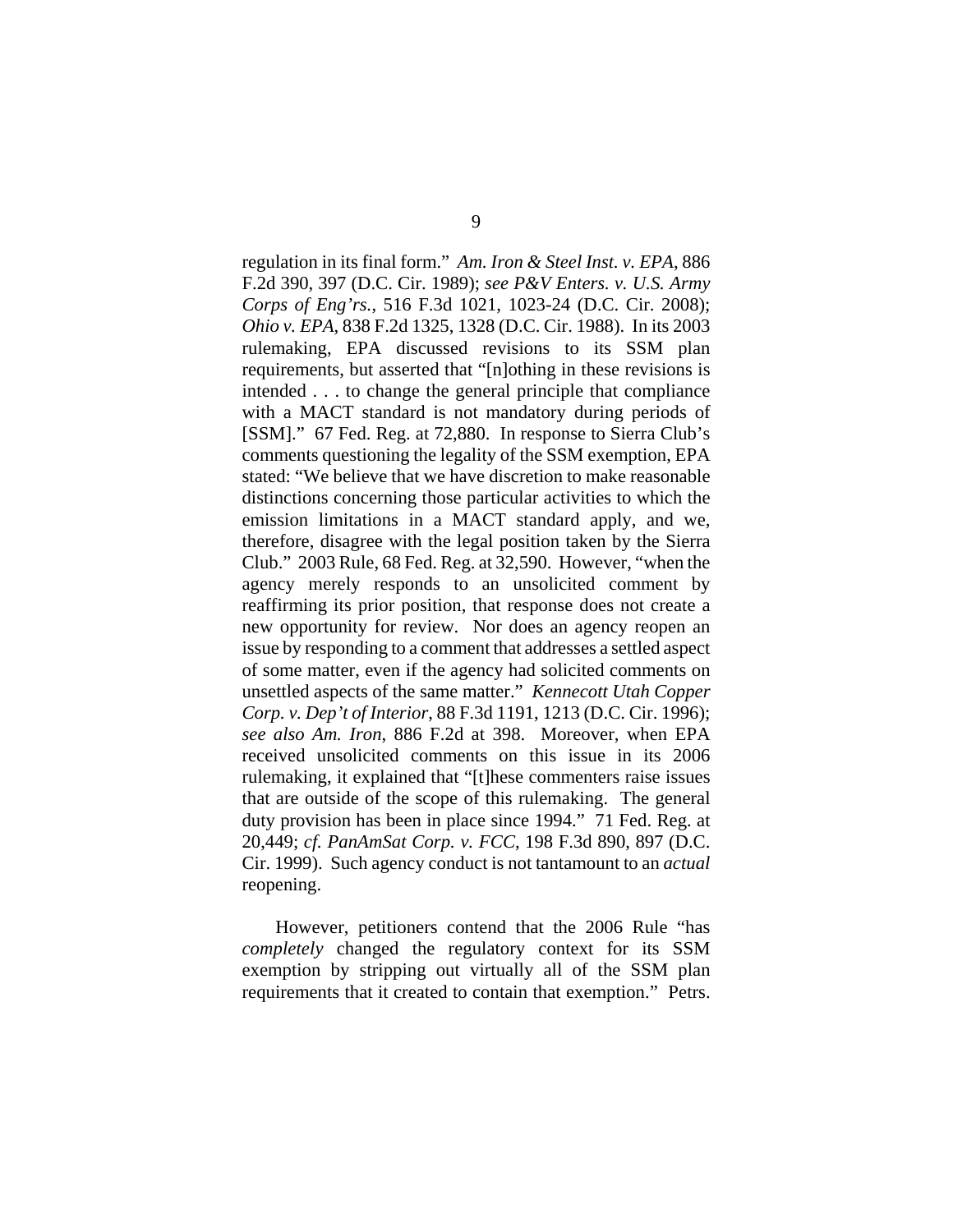Br. at 29. In *Kennecott*, this court established that an "agency's decision to adhere to the *status quo ante* under changed circumstances" can "constructively reopen[]" a rule "by the change in the regulatory context." 88 F.3d at 1214. A constructive reopening occurs if the revision of accompanying regulations "significantly alters the stakes of judicial review," *id.* at 1227, as the result of a change that "could have not been reasonably anticipated," *Envtl. Def. v. EPA*, 467 F.3d 1329, 1334 (D.C. Cir. 2006).

Petitioners recount, and EPA does not dispute, that:

To avoid creating a "blanket exemption from emission limits," EPA's 1994 rule required that (1) sources comply with their SSM plans during periods of SSM; (2) SSM plans be reviewed and approved by permitting authorities like any other applicable requirement; (3) SSM plans be unconditionally available to the public, which could participate in evaluating their adequacy in the permit approval process; and (4) SSM plan provisions be directly enforceable requirements. 5 9 Fed. Reg. at 12423 []. In the rulemakings challenged here, however, EPA has eliminated all of these safeguards. SSM plans are no longer enforceable requirements, and EPA has expressly retracted the requirement that sources comply with them. 71 Fed. Reg. at 20447 []. EPA also has eliminated any requirement that SSM plans be vetted for adequacy and any opportunity for citizens to see or object to them. *Id.* [].

Petrs. Br. at 29-30. These are not mere "minor changes," *Envtl. Def.*, 467 F.3d at 1333. In so modifying the SSM plan requirements, EPA has constructively reopened the SSM exemption. While the text of the general duty itself did not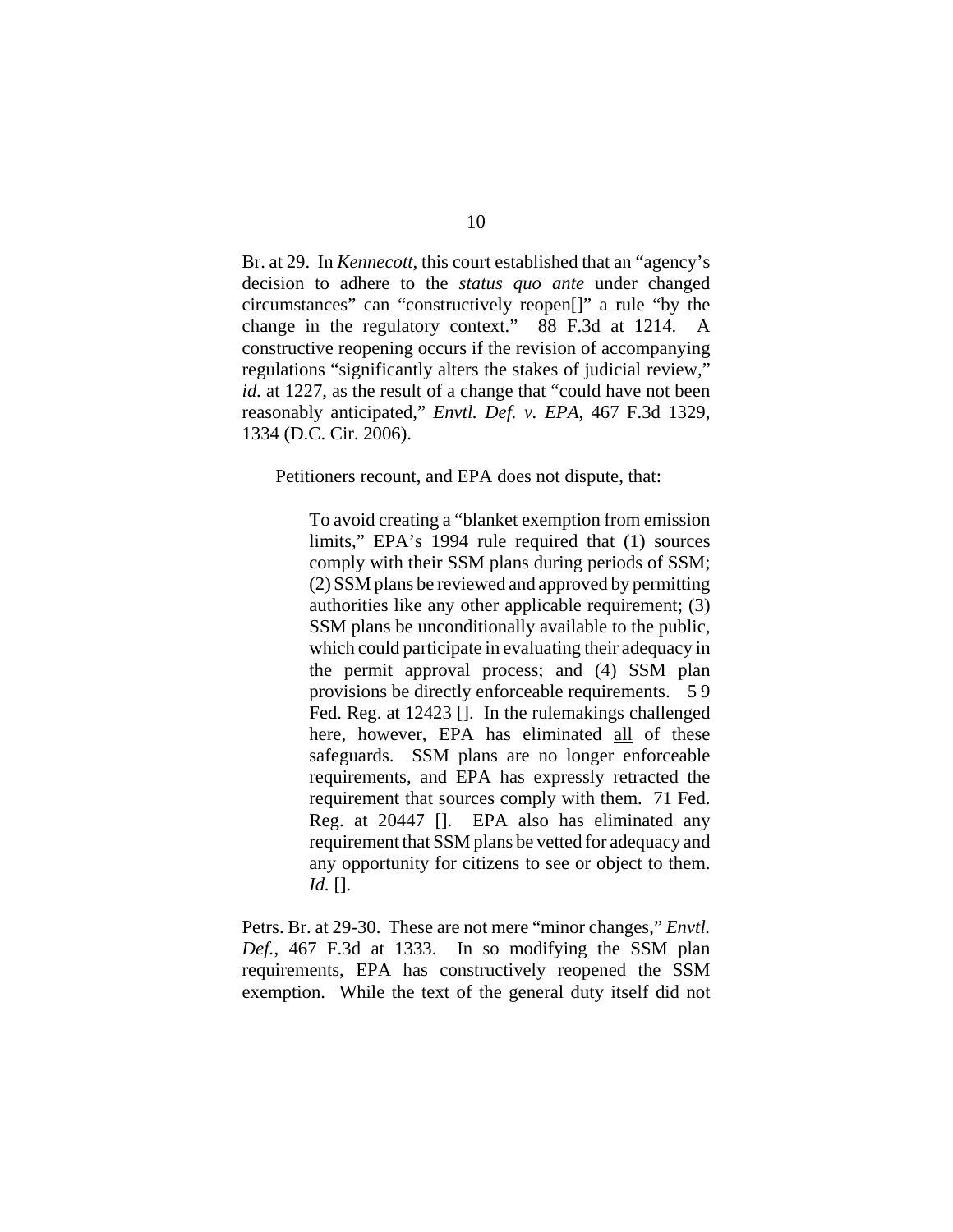change, "EPA has completely changed the regulatory context for its SSM exemption by stripping out virtually all of the SSM plan requirements that it created to contain the exemption." Petrs. Br. at 29 (emphasis in original).

EPA's modifications to the SSM plan requirements created a different regulatory construct as to the means of measuring compliance with the general duty. Because the general duty does not include any "numerical emissions limits," 42 Fed. Reg. at 57,125, the general duty assumes new shape depending on the means used to capture that standard. In 1994, EPA determined that compliance with the general duty on its own was insufficient to prevent the SSM exemption from becoming a "blanket" exemption. It established the SSM plan requirements precisely because the general duty was inadequate. Now EPA has removed these necessary safeguards. Because the general duty was defined in 1994 through and housed in the four walls of the SSM plan requirements, EPA's modifications to those requirements have eliminated the only effective constraints that EPA originally placed on the SSM exemption. The fact that the regulatory terms defining "the general duty" itself are unchanged is legally irrelevant because the other "extensive changes . . . significantly alter[ed] the stakes of judicial review," *Kennecott*, 88 F.3d at 1226-27. Just as the court in *Kennecott* agreed with industry that the agency had constructively reopened a regulation when it incorporated amended regulations that expanded available remedies and thus altered its financial incentives for challenging the regulation, so too here from the perspective of environmental petitioners' interests and allocation of resources the general duty "may not have been worth challenging in [1994], but the [revised] regulations gave [that duty] a new significance," *id.* at 1227. In *Kennecott*, there were "new and potentially more onerous provisions," *id*., facing industry; here petitioners face a blanket exemption and a more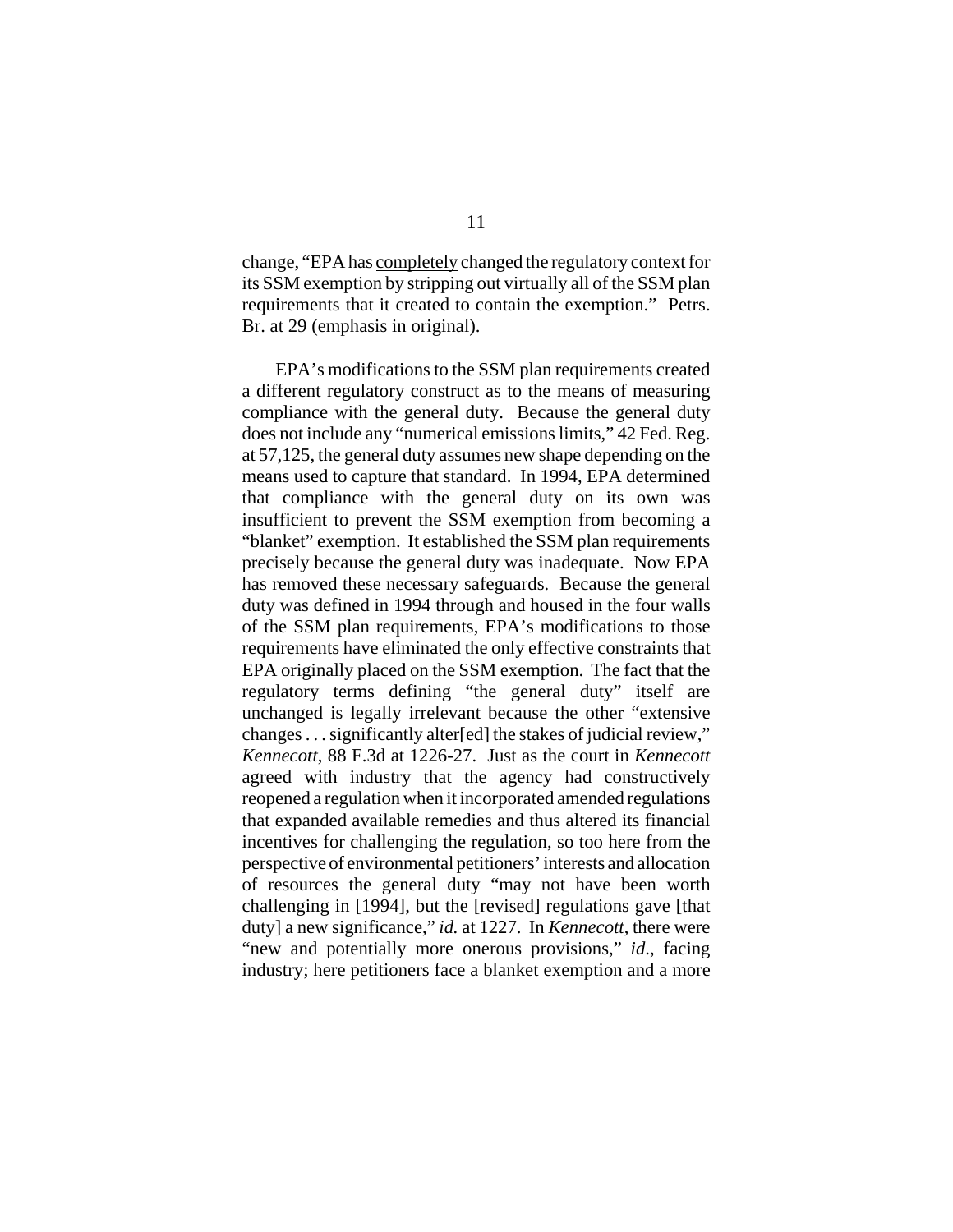onerous task in effecting compliance with HAP emission standards during SSM events.

Although EPA asserts that "the duty to minimize emissions is not inextricably linked to the SSM plan," Resp. Br. at 24, the rulemaking record shows that "the general duty requirement and the SSM plan requirements were both elements of a package deal that EPA devised and sold to the public as adequate protection from [HAPs] during SSM events," Petrs. Reply Br. at 12. When commenters raised objections to the SSM exemption in 1994, EPA's direct response relied upon the SSM plan as a justification for the relaxed standard:

> The EPA believes, as it did at proposal, that the requirement for a[n] [SSM] plan is a reasonable bridge between the difficulty associated with determining compliance with an emission standard during these events and a blanket exemption from emission limits. The purpose of the plan is for the source to demonstrate how it will do its reasonable best to maintain compliance with standards, even during [SSMs]."

59 Fed. Reg. at 12,423. EPA attempts now to dismiss this statement as mere "inartful[] word[ing]," Resp. Br. at 27, but the fact that EPA's entire discussion of the proper standard to apply during SSM events invoked the SSM plan provisions confirms that the SSM plan and general duty standard are inextricably linked. Indeed, the explicit purpose of the SSM plan as devised in 1994 was to "ensure" that facility owners abide by the general duty. 59 Fed. Reg. at 12,439.

Shifting from a regulatory scheme based on a mandatory SSM plan that was part of a source's Title V permit, which is subject to prior approval with public involvement, *see* 42 U.S.C.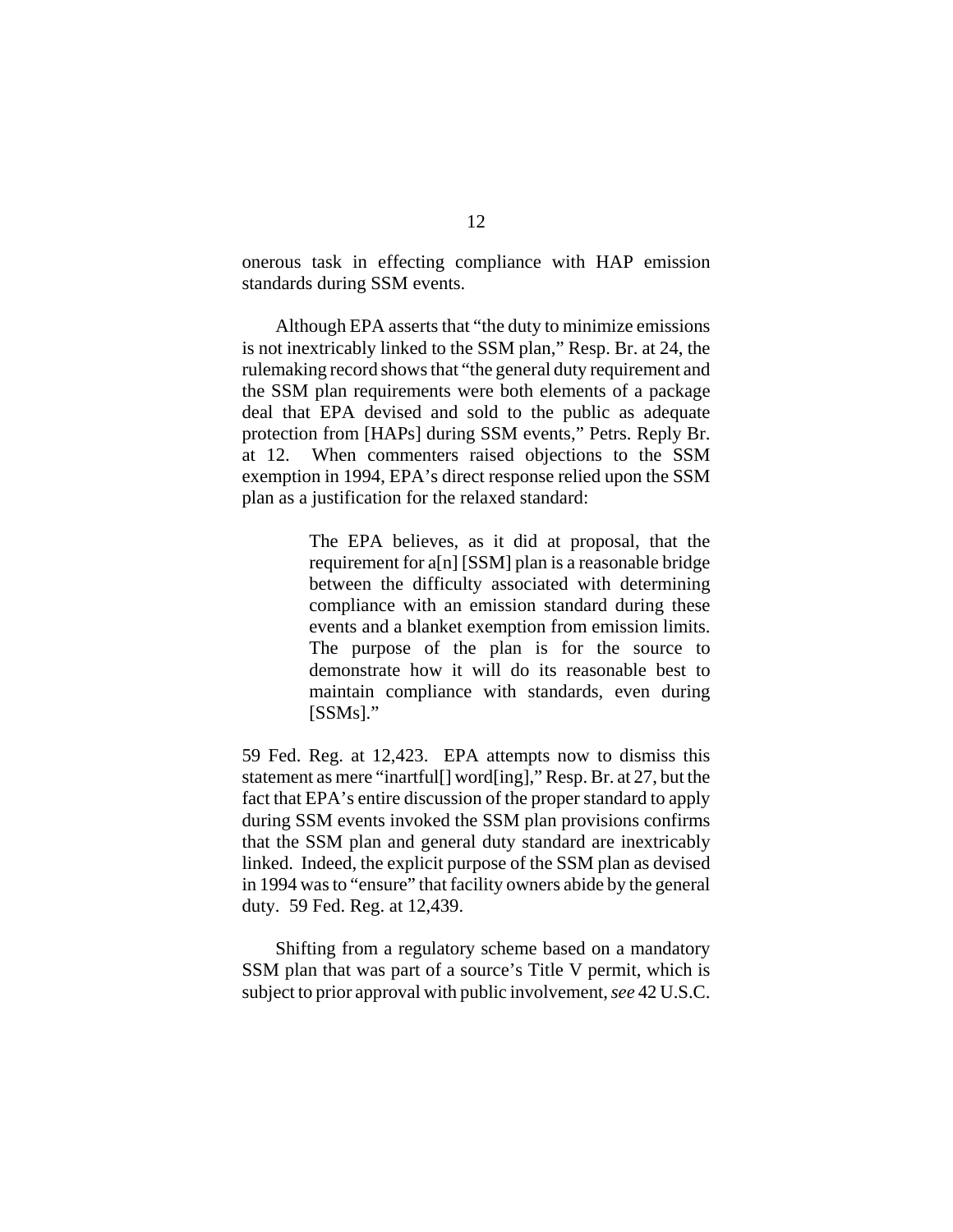§§ 7661a(b)(6), to a regulatory scheme with a non-mandatory plan providing for no such approval or involvement but only after-the-fact reporting changed the calculus for petitioners in seeking judicial review, *id*., and thereby constructively reopened consideration of the exemption from section 112 emission standards during SSM events. Petitioners' challenges to the SSM exemption are therefore timely.

## **III.**

On the merits, petitioners contend that EPA's decision to exempt major sources from compliance with section 112 emissions standards during SSM events is contrary to the plain text of the statute and arbitrary and capricious in any event. EPA and Industry Intervenor respond that EPA's general-duty requirement during SSM events is a lawful interpretation of the statute and a reasonable way to reconcile the need to minimize emissions with the inherent technological limitations during SSM events. Challenges to EPA's interpretation of the CAA are governed by *Chevron U.S.A., Inc. v. NRDC*, 467 U.S. 837, 842- 843 (1984), in which "the court, as well as the agency, must give effect to the unambiguously expressed intent of Congress." Only if the statute is silent or ambiguous on a particular issue, may the court defer to the agency's reasonable interpretation. *Id.* at 844. The CAA provides that the court may reverse any agency action found to be "arbitrary, capricious, an abuse of discretion, or otherwise not in accordance with law." 42 U.S.C.  $§ 7607(d)(9)(A).$ 

Section 112(d) provides that "[e]missions standards" promulgated thereunder must require MACT standards. 42 U.S.C.  $\frac{8}{9}$  7412(d)(2). Section 302(k) defines "emission standard" as "a requirement established by the State or the Administrator which limits the quantity, rate, or concentration of emissions of air pollutants on a continuous basis, including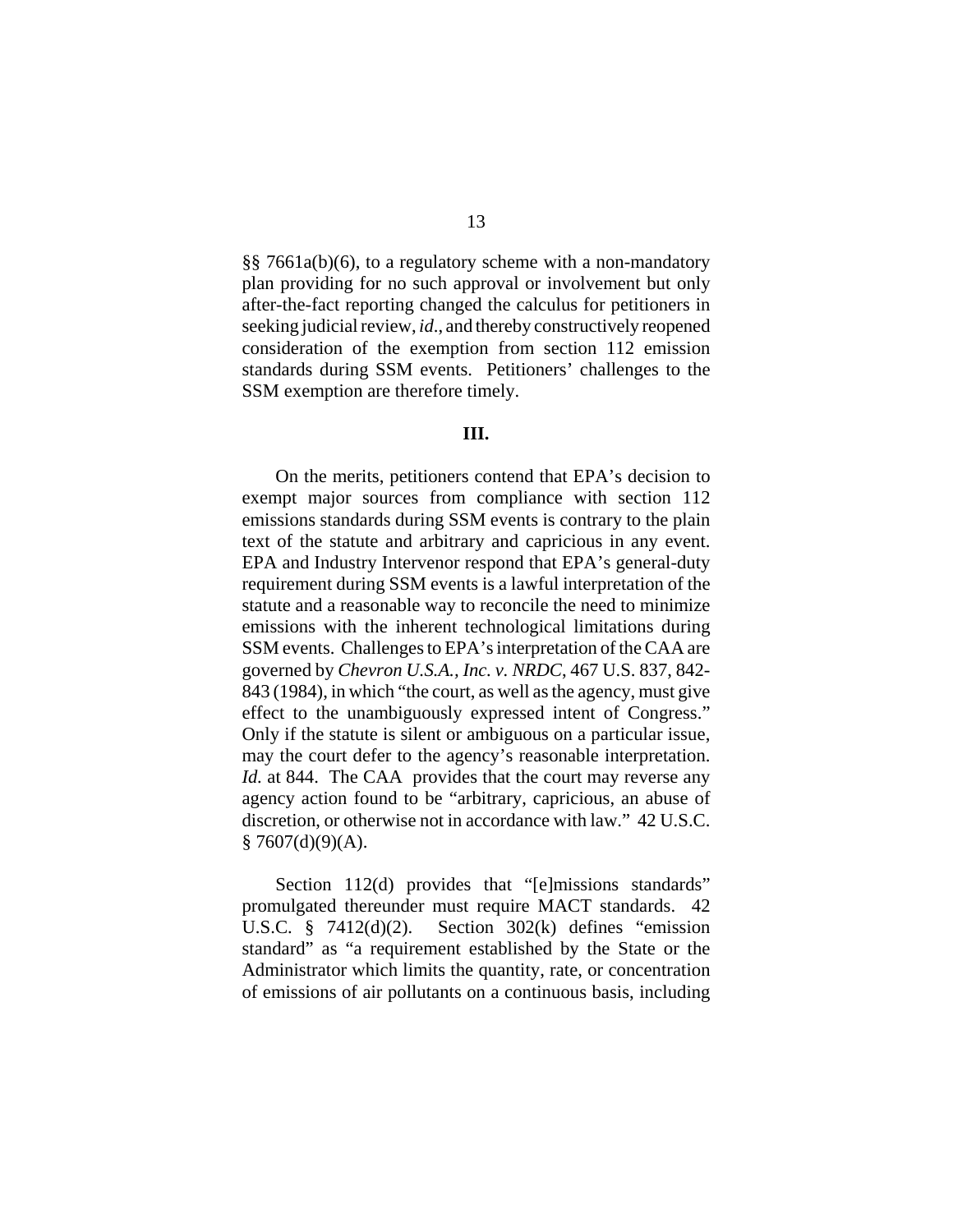any requirement relating to the operation or maintenance of a source to assure continuous emission reduction, and any design, equipment, work practice or operational standard promulgated under this chapter." *Id.* § 7602(k). Petitioners contend that, contrary to the plain text of this definition, "EPA's SSM exemption automatically excuses sources from compliance with emission standards whenever they start up, shut down, or malfunction, and thus allows sources to comply with emission standards on a basis that is not 'continuous.'" Petrs. Br. at 23. EPA responds that the general duty that applies during SSM events "along with the limitations that apply during normal operating conditions, together form an uninterrupted, *i.e.*, continuous, limitation because there is no period of time during which one or the other standard does not apply," Respt.'s Br. at 31. "Although *Chevron* step one analysis begins with the statute's text," the court must examine the meaning of certain words or phrases in context and also "exhaust the traditional tools of statutory construction, including examining the statute's legislative history to shed new light on congressional intent, notwithstanding statutory language that appears superficially clear." *Am. Bankers Ass'n v. Nat'l Credit Union Admin.*, 271 F.3d 262, 267 (D.C. Cir. 2001) (citations and quotation marks omitted).

EPA suggests that the general duty is "part of the operation and maintenance requirements with which all sources subject to a section 112(d) standard must comply," Respt.'s Br. at 33, pointing to section 302(k)'s statement that an "emission standard" includes "any requirement relating to the operation or maintenance of a source to assure continuous emission reduction," 42 U.S.C. § 7602 $(k)$ . Section 302 $(k)$ 's inclusion of this broad phrase in the definition of "emission standard" suggests that emissions reduction requirements "assure continuous emission reduction" without necessarily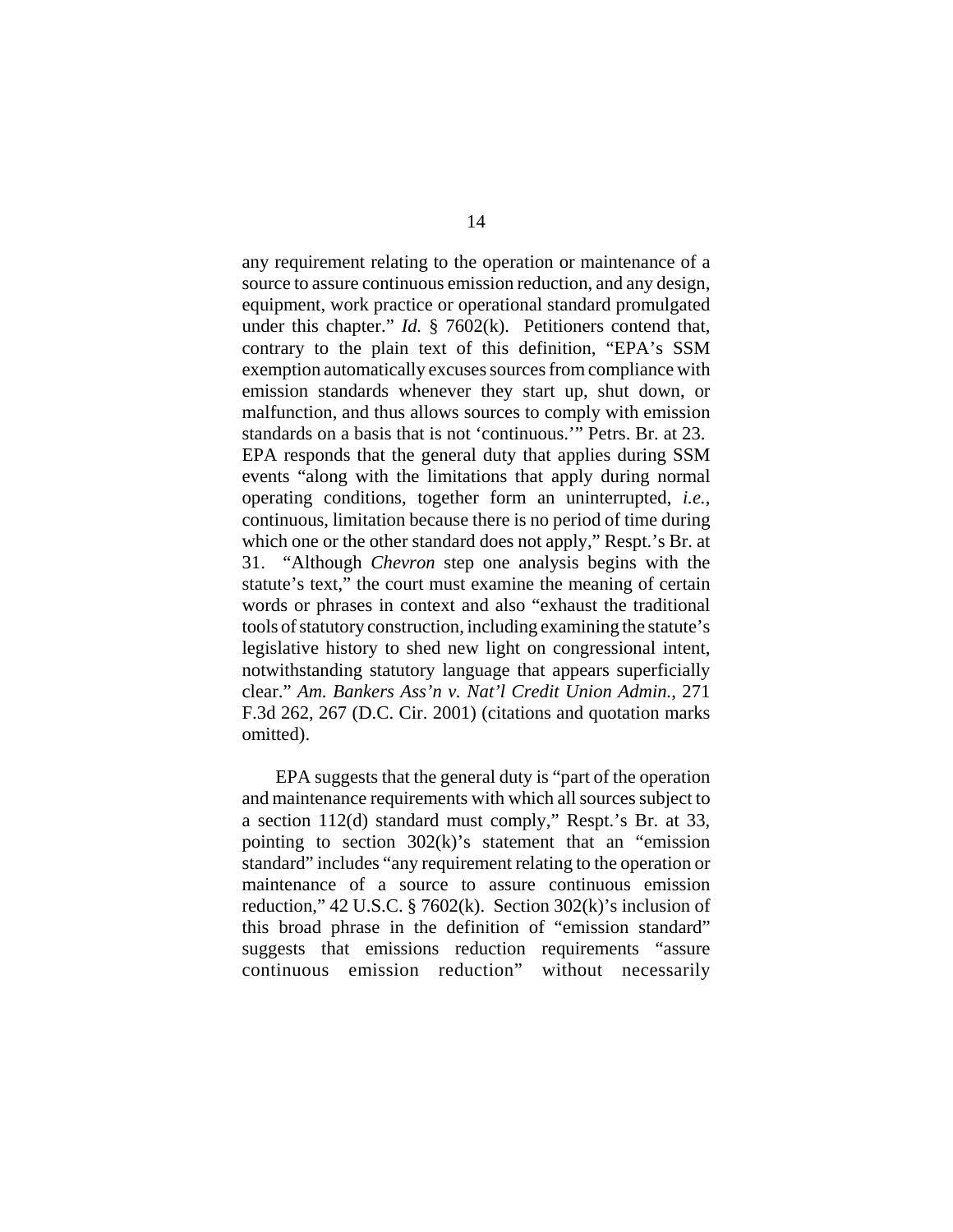continuously applying a single standard. Indeed, this reading is supported by the legislative history of section  $302(k)$ :

> By defining the terms 'emission limitation,' 'emission standard,' and 'standard of performance,' the committee has made clear that constant or continuous means of reducing emissions must be used to meet these requirements. By the same token, intermittent or supplemental controls or other temporary, periodic, or limited systems of control would not be permitted as a final means of compliance.

H.R. Rep. 95-294, at 92 (1977), *as reprinted in* 1977 U.S.C.C.A.N. 1077, 1170. "Congress's primary purpose behind requiring regulation on a continuous basis" appears, as one circuit has suggested, to have been "to exclude intermittent control technologies from the definition of emission limitations," *Kamp v. Hernandez*, 752 F.2d 1444, 1452 (9th Cir. 1985).

When sections 112 and 302(k) are read together, then, Congress has required that there must be continuous section 112-compliant standards. The general duty is not a section 112 compliant standard. Admitting as much, EPA states in its brief that the general duty is neither "a separate and independent standard under CAA section  $112(d)$ ," nor "a free-standing emission limitation that must independently be in compliance" with section 112(d), nor an alternate standard under section 112(h). Respt.'s Br. 32-34. Because the general duty is the only standard that applies during SSM events – and accordingly no section 112 standard governs these events – the SSM exemption violates the CAA's requirement that some section 112 standard apply continuously. EPA has not purported to act under section 112(h), providing that a standard may be relaxed "if it is not feasible in the judgment of the Administrator to prescribe or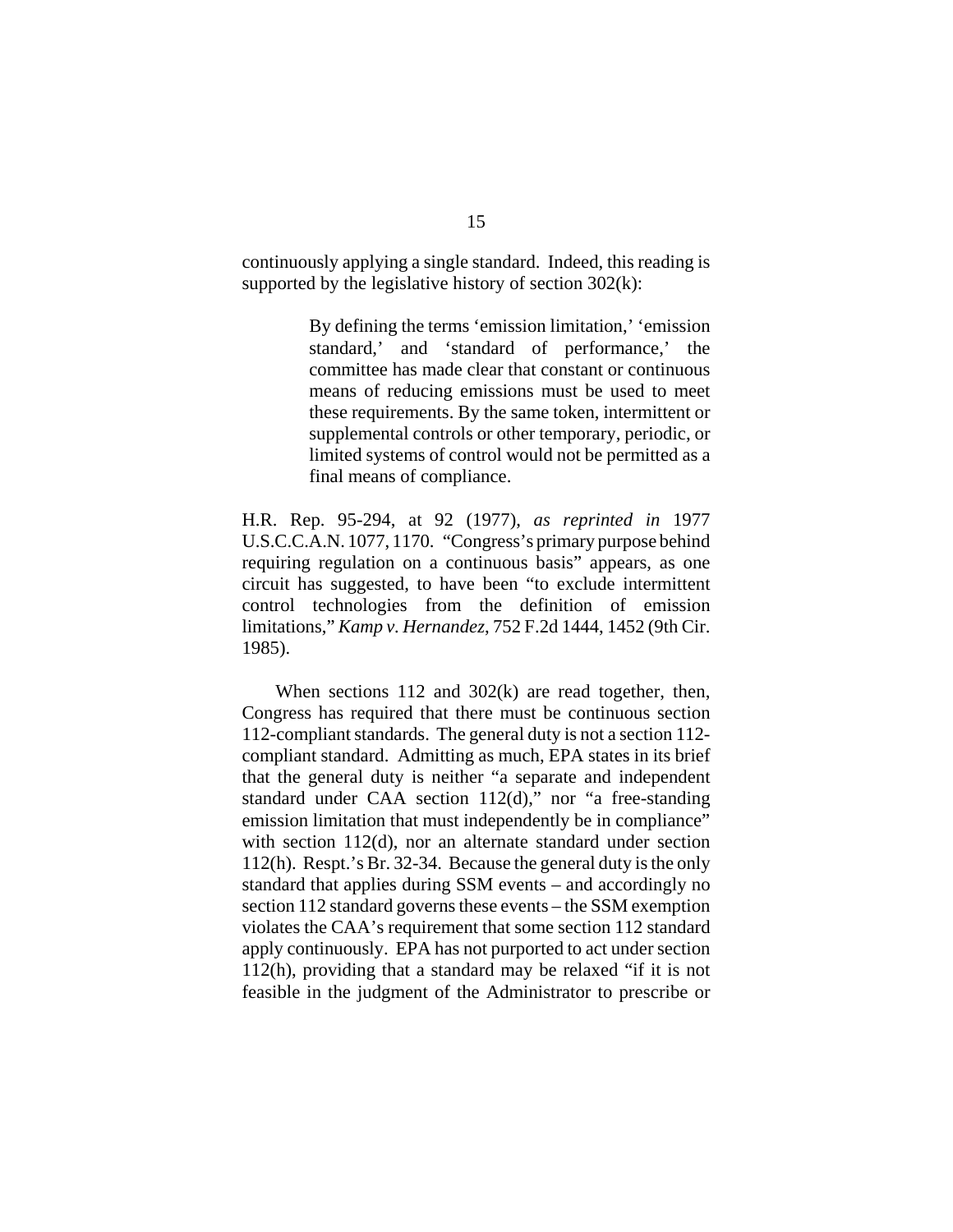enforce an emission standard for control of a [HAP]," *id.* §  $7412(h)(1)$ , based on either a (1) design or (2) source specific basis, *id.* § 7412(h)(2)(A), (B).

EPA's suggestion that it has "discretion to make reasonable distinctions concerning those particular activities to which the emission limitations in a MACT standard apply," 68 Fed. Reg. at 32,590, belies the text, history and structure of section 112. "In 1990, concerned about the slow pace of EPA's regulation of HAPs, Congress altered section 112 by eliminating much of EPA's discretion in the process." *New Jersey*, 517 F.3d at 578. In requiring that sources regulated under section 112 meet the strictest standards, Congress gave no indication that it intended the application of MACT standards to vary based on different time periods. To the contrary, Congress specifically permitted the Administrator to "distinguish among classes, types, and sizes of sources within a category or subcategory in establishing such standards," CAA § 112(d)(1), 42 U.S.C. § 7412(d)(1). Additionally, while recognizing that in some instances it might not be feasible to prescribe or enforce an emission standard under § 112, Congress provided in section 112(h) for establishment of "work practice" or "operational" standards instead, but, as petitioners point out, "strictly limited this exception by defining 'not feasible . . .' to include only [two types of] situations," Petrs. Br. 9, and did not authorize the Administrator to relax emission standards on a temporal basis. *See NRDC*, 489 F.3d at 1374.

In sum, petitioners' challenge to the exemption of major sources from normal emission standards during SSM is premised on a rejection of EPA's claim of retained discretion in the face of the plain text of section 112. "Where Congress explicitly enumerates certain exceptions to a general prohibition, additional exceptions are not to be implied, in the absence of a contrary legislative intent". *NRDC*, 489 F.3d at 1374 (quoting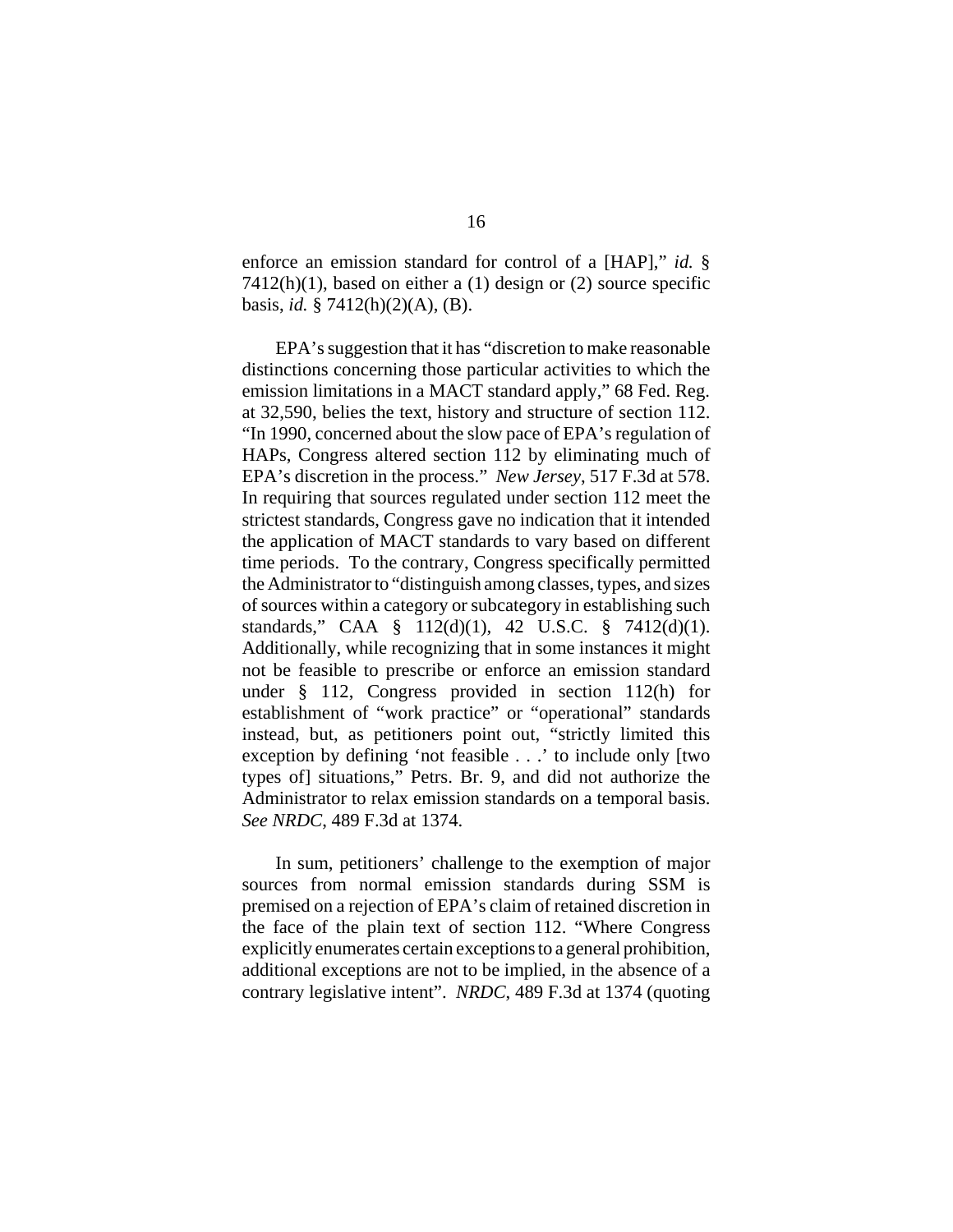*TRW Inc. v. Andrews*, 534 U.S. 19, 28 (2001)). The 1990 Amendments confined the Administrator's discretion, *see New Jersey*, 517 F.3d at 578, and Congress was explicit when and under what circumstances it wished to allow for such discretion, *id*. at 582. "EPA may not construe [a] statute in a way that completely nullifies textually applicable provisions meant to limit its discretion." *New Jersey*, 517 F.3d at 583 (quoting *Whitman*, 531 U.S. at 485).

Accordingly, we grant the petitions without reaching petitioners' other contentions, and we vacate the SSM exemption. *See New Jersey*, 517 F.3d at 583 (citing *Allied Signal, Inc. v. U.S. Nuclear Regulatory Comm'n*, 988 F.2d 146, 150-51 (D.C. Cir. 1993)).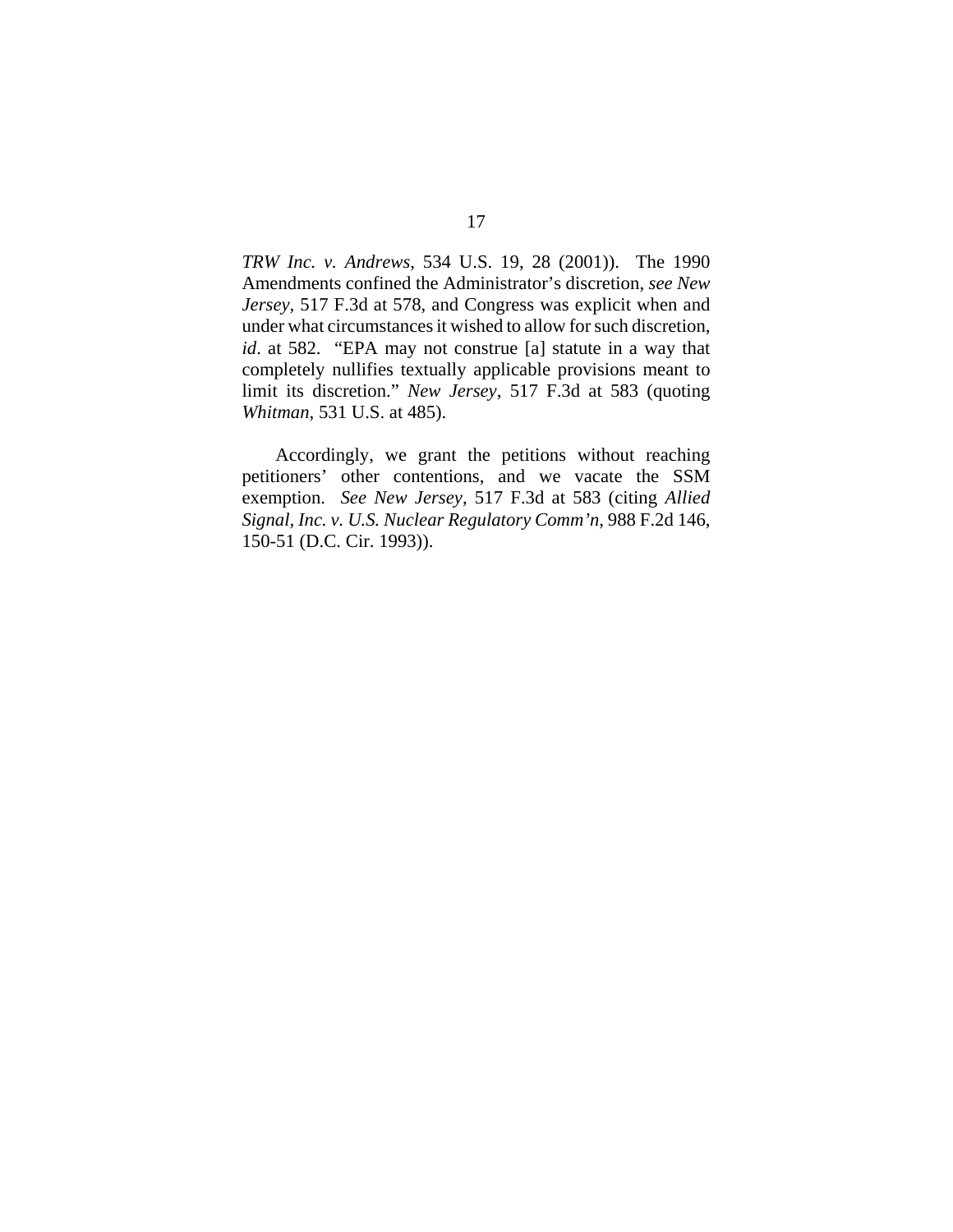RANDOLPH, *Senior Circuit Judge*, dissenting: I do not agree that we have jurisdiction over Sierra Club's petition for judicial review. The original regulations at issue, 40 C.F.R. § 63.6(e)–(h) (1994), exempt periods of startup, shutdown, and malfunction from opacity and non-opacity emission standards. When EPA promulgated these regulations in 1994, Sierra Club took no legal action. Yet under the Clean Air Act a petition for judicial review of an EPA regulation must be filed within 60 days of the regulation's publication in the Federal Register. 42 U.S.C. § 7607(b)(1).

Of course an agency may give notice and ask for comment on whether an existing regulation should be modified or repealed or retained, or it may indicate in response to comments that it has reconsidered the regulation. *See Kennecott Utah Copper Corp. v. Dep't of Interior*, 88 F.3d 1191, 1214 (D.C. Cir. 1996). Or an agency may give its regulation new significance by altering other regulations incorporating it by reference. *See id.* at 1226–27. In any one of these situations the 60-day period would begin to run again. But nothing of the sort occurred here. According to Sierra Club, EPA's rulemakings in 2002, 2003, and 2006 rendered enforcement of the 1994 startup, shutdown, and malfunction regulations more difficult. Petr.'s Br. at 29. Even if true, $<sup>1</sup>$  that could hardly have amounted to agency</sup> "action" re-promulgating the 1994 regulations, which is what § 7607(b)(1) requires as a prerequisite for judicial review. After

<sup>&</sup>lt;sup>1</sup>The majority opinion makes a factual error when it suggests that the new startup, shutdown, and malfunction regulations have eliminated a prior requirement that EPA approve startup, shutdown, and malfunction plans in the course of its review of Title V permits. Maj. Op. at 12. In fact, the plans were merely incorporated by reference into Title V permits; there has never been any requirement that EPA review or approve the plans before approving permits. *See* 66 Fed. Reg. 16,318, 16,326 (2001); *see also* 40 C.F.R. § 63.6(e)(3)(viii) (1998); 67 Fed. Reg. 16,582, 16,587 (2002).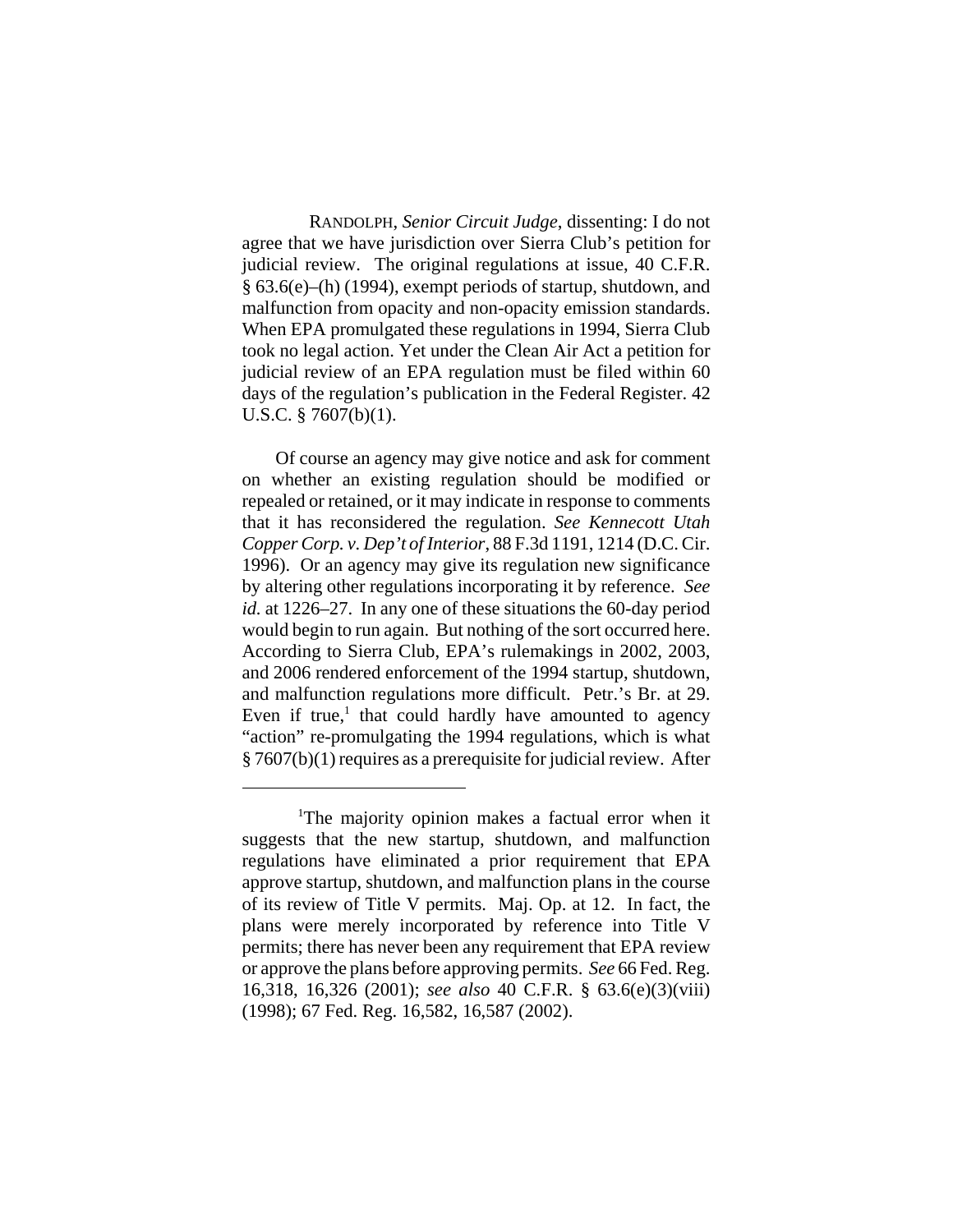all, Sierra Club's complaint is not that the 1994 regulations are now hard to enforce; it is instead that the 1994 regulations are invalid and always have been. The recent rules did not alter the exemption for startup, shutdown, and malfunction events. The new rules simply modified requirements for each source's plan regarding implementation of the duty to minimize pollution during the exempt periods. Sierra Club had the option – which it exercised<sup>2</sup> – of challenging the new rules on the ground that the modifications will lead to unacceptable levels of pollution.

 In *Kennecott*, regulated industries sought judicial review of an allegedly invalid regulation after changes in related regulations made its enforcement *more* likely and more punitive. Sierra Club has no comparable financial incentives capable of assessment by a court; instead, it presumably has an incentive to challenge any regulatory change that might lead to increased pollution. The majority's rationale implies that each time EPA changes an emissions regulation, it risks subjecting every related regulation to challenges from third parties. Such a regime, and the instability it generates, is intolerable. Perhaps that is why, until today, we have limited the constructive reopening doctrine to cases involving regulated entities. *See Envtl. Def. v. EPA*, 467 F.3d 1329, 1334 (D.C. Cir. 2006).

Although EPA did not reopen its 1994 regulations for judicial review, Sierra Club has another option: it may file a petition to rescind those regulations and, if EPA denies the petition, Sierra Club may seek judicial review of EPA's action.

<sup>&</sup>lt;sup>2</sup>The majority opinion does not reach Sierra Club's argument that the recent rules fail to guarantee enforcement of applicable emissions standards and therefore violate Title V of the Clean Air Act.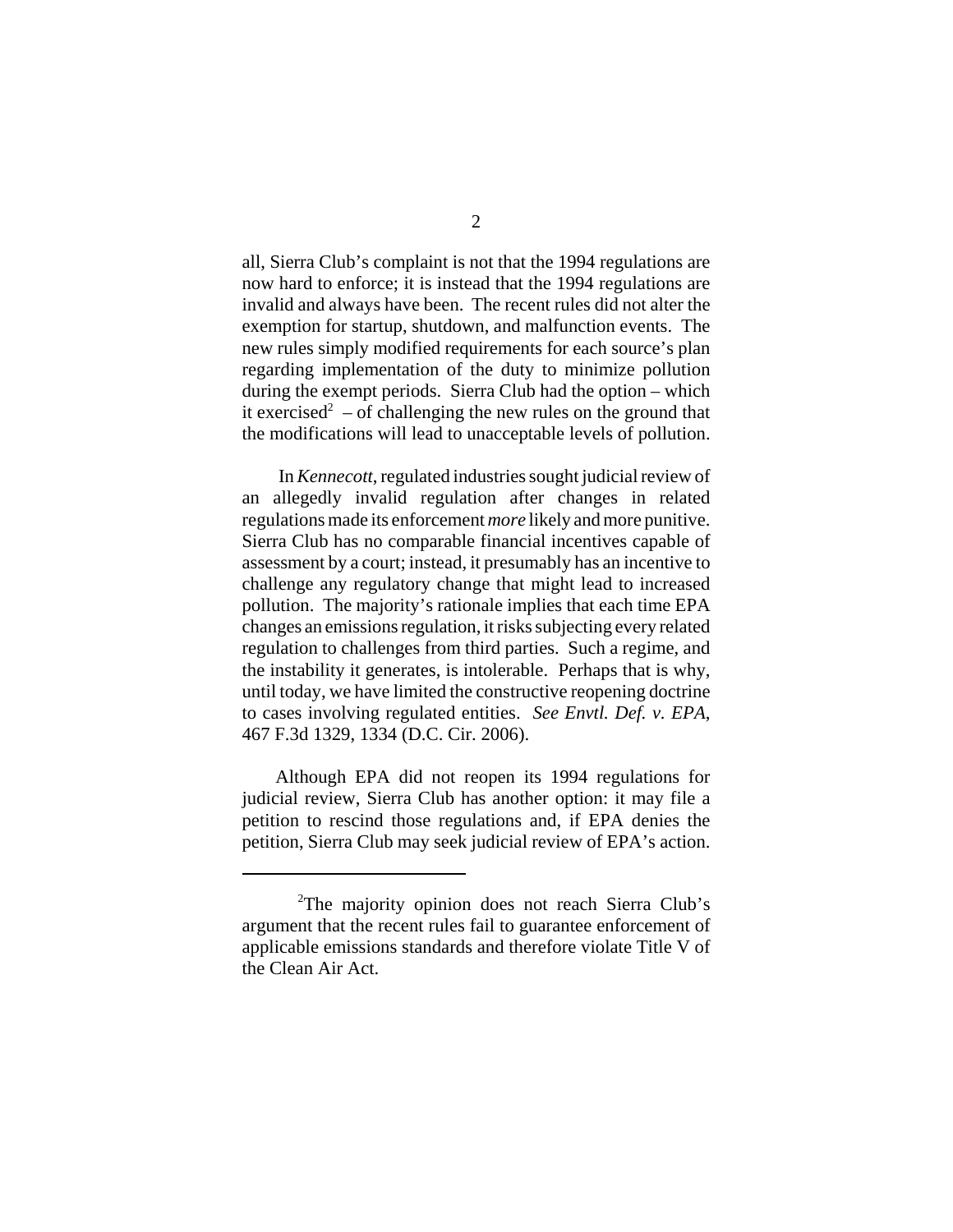*See, e.g.*, *Pub. Citizen v. Nuclear Regulatory Comm'n*, 901 F.2d 147, 152 (D.C. Cir. 1990). There is no basis for permitting Sierra Club to circumvent that procedural requirement in this case. *See Kennecott*, 88 F.3d at 1214.

There is another problem with the majority opinion. It disposes of the case with an argument not addressed in the brief of either party – namely, that  $\S 112(h)$  of the Clean Air Act provides the only basis for EPA to impose a non-numerical emissions standard and that the 1994 regulations are unlawful because they do not comply with the requirements of § 112(h). Sierra Club mentions § 112(h), *see* Petr.'s Br. at 24, but its argument that the 1994 regulations are unlawful rests on § 302(k)'s requirement that "emission standards" must regulate air pollutants on a "continuous basis," *id.* at 23–24. EPA refers to § 112(h) only to state that it is irrelevant to the question whether its "general duty to minimize" is an enforceable standard satisfying the statutory requirement to regulate sources on a continuous basis. Resp.'s Br. at 33 n.5. As we have recognized, a passing mention of an otherwise unbriefed issue does not normally suffice to preserve the issue. *United States v. Haldeman*, 559 F.2d 31, 78 n.113 (D.C. Cir. 1976).3

<sup>&</sup>lt;sup>3</sup>The majority attempts to shoehorn its holding into Sierra Club's "continuous basis" arguments, stating that it reads § 112 and § 302(k) together to "require[] that there must be continuous section 112-compliant standards." Maj. Op. at 15. But the discussion of  $\S 302(k)$ 's continuous basis requirement does no work in the majority's legal analysis; without the "continuous basis" requirement, the majority would still hold that EPA's standards must be "section 112-compliant." The majority's point is not that EPA has failed to regulate emissions sources on a continuous basis. *See* Maj. Op. at 14 (stating that EPA need not continuously apply a uniform standard). It is instead that the 1994 rule's "general duty to minimize" does not